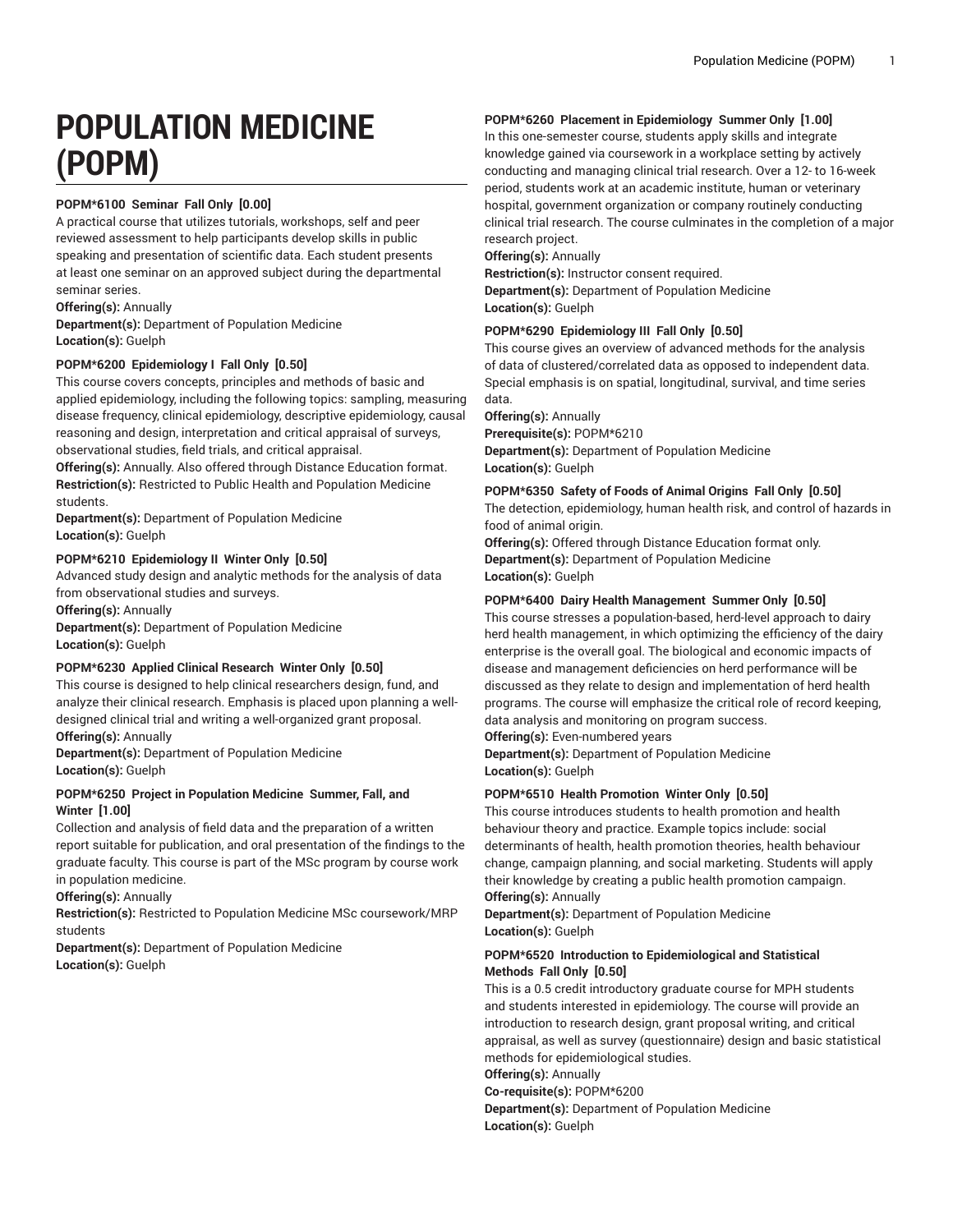## **POPM\*6530 Health Communication Fall Only [0.50]**

This course introduces communication theory, best practices, and skills related to public health. Students will learn about the written, oral, and visual communication of health information for professional, peer, and lay audiences. Students will apply their knowledge by creating a portfolio of health communication materials.

**Offering(s):** Annually

**Restriction(s):** Restricted to Public Health students. **Department(s):** Department of Population Medicine **Location(s):** Guelph

#### **POPM\*6540 Concepts in Environmental Public Health Winter Only [0.50]**

This course covers the main concepts of environmental public health including basic elements of environmental toxicology, risk analysis, air and water quality, food safety, waste, occupational health and eco health. **Offering(s):** Annually

**Department(s):** Department of Population Medicine **Location(s):** Guelph

### **POPM\*6550 Public Health Policy and Systems Winter Only [0.50]**

This course covers concepts and principles of public health policy and systems including: public health systems, their structure, funding and governance and their integration into the healthcare system; evolution of public health policy; models of policy development and analysis; stakeholder analysis; and, public health ethics.

**Offering(s):** Annually

**Department(s):** Department of Population Medicine **Location(s):** Guelph

### **POPM\*6560 Public Health Practicum Unspecified [1.00]**

In this 1.0 credit course, students will synthesize theoretical concepts, learned via prior coursework, with public health practice. Students will work in a host public health agency for a 12-to 16-week period, focusing on a major project of significance to the host organization.

**Offering(s):** Annually

**Prerequisite(s):** POPM\*6200, POPM\*6510, POPM\*6520, POPM\*6530, POPM\*6540, and POPM\*6550

**Restriction(s):** Restricted to Public Health students. **Department(s):** Department of Population Medicine **Location(s):** Guelph

#### **POPM\*6570 Public Health Capstone Fall Only [0.00]**

This course serves as a capstone for students in the Master of Public Health program to reflect on, interpret, and present their practicum work in a variety of formats, including public presentation, to enhance their communication skills and abilities.

**Offering(s):** Annually

**Prerequisite(s):** POPM\*6560

**Restriction(s):** Restricted to Public Health students.

**Department(s):** Department of Population Medicine

**Location(s):** Guelph

### **POPM\*6580 Public Health Leadership and Administration Fall Only [0.50]**

This course will teach students to develop, implement and improve public health programs. Understanding an organization's mission and priorities, and developing business plans is critical for an effective administrator. Furthermore, it introduces theories and effective components of leadership and describes the practical role of the leader. **Offering(s):** Annually **Department(s):** Department of Population Medicine

**Location(s):** Guelph

### **POPM\*6590 Public Health Practicum II Winter Only [1.00]**

This course allows students in the Master of Public Health program to undertake an optional second practicum experience. They will work in a host public health organization or agency for a 12- to 16-week period, focusing on a major project of significance to the host organization. **Offering(s):** Annually

**Prerequisite(s):** POPM\*6560

**Restriction(s):** Restricted to Public Health students. **Department(s):** Department of Population Medicine **Location(s):** Guelph

#### **POPM\*6600 Applied Public Health Research Summer, Fall, and Winter [0.50]**

Students will undertake a supervised research project on a public health issue or problem. The project will involve analysis and interpretation of public health information and the findings will be presented in a written report.

**Offering(s):** Annually

**Prerequisite(s):** POPM\*6560

**Restriction(s):** Restricted to Public Health students. **Department(s):** Department of Population Medicine **Location(s):** Guelph

#### **POPM\*6610 Theriogenology of Cattle Unspecified [0.50]**

A lecture/seminar course emphasizing the relationship of nutritional, genetic, endocrine, anatomic, and environmental factors with the reproductive health of cattle. Application of reproductive technologies will also be covered.

**Offering(s):** Occasional years

**Restriction(s):** Restricted to DVSc students.

**Department(s):** Department of Population Medicine **Location(s):** Guelph

## **POPM\*6630 Theriogenology of Horses Unspecified [0.50]**

A lecture/seminar course covering the genetic, endocrine, anatomic and environmental factors that affect reproductive performance and health of horses. Breeding management, including recent technologies, and management of the infertile animal will be included.

**Offering(s):** Occasional years

**Department(s):** Department of Population Medicine **Location(s):** Guelph

#### **POPM\*6650 Theriogenology of Dogs and Cats Unspecified [0.50]**

A seminar/lecture series that includes the theory and management of clinical reproduction for the dog and cat, including use of developing technologies.

**Offering(s):** Occasional years **Department(s):** Department of Population Medicine **Location(s):** Guelph

#### **POPM\*6670 Theriogenology of Small Ruminants Unspecified [0.50]**

A seminar/laboratory course emphasizing advanced reproductive management of sheep, goats and farmed deer/elk, with the emphasis on a sheep production model. New reproductive technologies will be included.

**Offering(s):** Occasional years

**Department(s):** Department of Population Medicine **Location(s):** Guelph

#### **POPM\*6700 Swine Health Management Unspecified [0.50]**

Diseases of swine are studied with particular emphasis on preventive medicine and herd-health management.

**Offering(s):** Even-numbered years

**Department(s):** Department of Population Medicine **Location(s):** Guelph